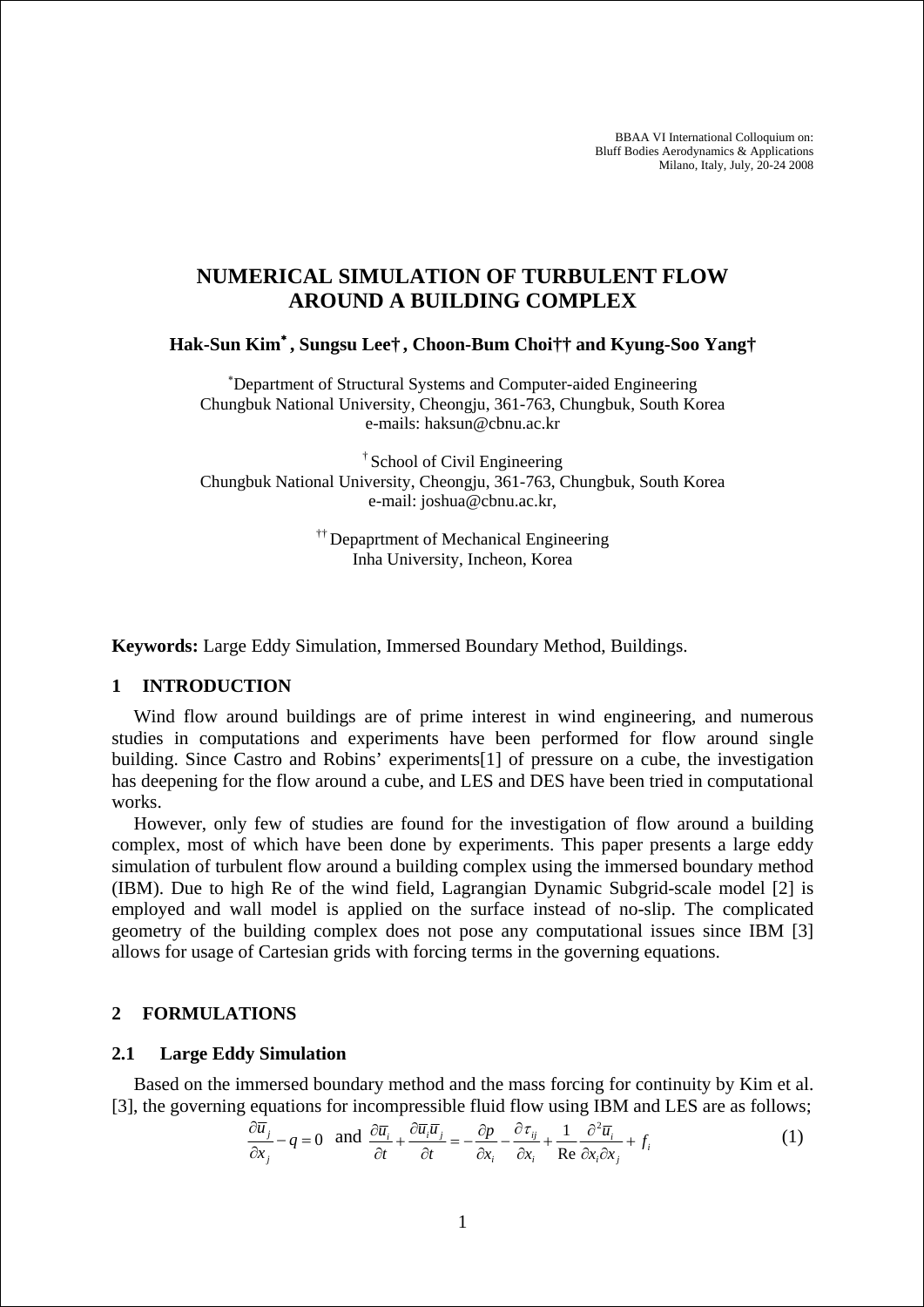where  $x_i$  and  $\overline{u}_i$  denote Cartesian coordinate and velocity component, respectively. *p* represents pressure, *q* and  $f_i$  denote mass source and momentum forcing, respectively.  $\tau_{ii}$ is the Reynolds stress to be modeled. Re is Reynolds number based on reference length, *h* and inflow velocity *U* .

This study employs the Smagorinsky model based on the eddy viscosity.

$$
\tau_{ij} = -2v_{SGS}\overline{S}_{ij} \,. \tag{2}
$$

where <sup>ν</sup>*SGS* is the eddy viscosity for LES which has the form of

$$
v_{SGS} = (C_S \Delta)^2 \sqrt{2 \bar{S}_{ij} \bar{S}_{ij}} \text{ and } \bar{S}_{ij} = \frac{1}{2} \left( \frac{\partial \bar{u}_i}{\partial x_j} + \frac{\partial \bar{u}_j}{\partial x_i} \right)
$$
(3)

Germano<sup>[4]</sup> suggested Dynamic Subgrid-scale model in which  $C<sub>S</sub>$  is dynamically determined using averaging in the homogenous direction. However, the flow around a building complex does not present such a direction, which results in numerical instability in evaluating *C<sub>S</sub>*. Instead, this study employs Lagrangian Dynamic Subgrid-scale model [2] which averages  $C_S$  in the paths of fluid particles. This results from minimizing the error of Germano's identity.

#### **2.2 Immersed Boundary Method**

The governing equations are discretized by a finite-volume method which has the secondorder accuracy in space. The time integration is carried out by a fractional step method in which convection terms are integrated by a 3rd order Runge-Kutta method and diffusion terms are by Crank-Nicolson scheme.

$$
\frac{\hat{u}_i^k - u_i^{k-1}}{\Delta t} = (\alpha_k + \beta_k)L(u_i^{k-1}) + \beta_k L(\hat{u}_i^k - u_i^{k-1}) - \gamma_k N(u_i^{k-1}) - \zeta_k N(u_i^{k-2}) - (\alpha_k + \beta_k)\frac{\partial p^{k-1}}{\partial x_i} + f_i
$$
(4)  

$$
\frac{u_i^k - \hat{u}_i^k}{\Delta t} = -\frac{\partial \phi^k}{\partial x_i}
$$
(5)

where *L* and *N* denote diffusion and convection operators, respectively, and the coefficients used in Eq. (4) are in Ref. [3].

In order to evaluate the momentum forcing  $f_i$  in Eq. (4), approximation of Eq. (1) is made by using a 3rd order Runge-Kutta method for convection term and a forward Euler method for diffusion terms;

$$
\frac{U_i^k - u_i^{k-1}}{\Delta t} = (\alpha_k + \beta_k)L(u_i^{k-1}) - \gamma_k N(u_i^{k-1}) - \zeta_k N(u_i^{k-2}) - (\alpha_k + \beta_k)\frac{\partial p^{k-1}}{\partial x_i} + f_i
$$
(5)

where  $U_i^k$  is the velocity inside the body, to be determined by the interpolation scheme described above. Rearranging Eq. (5) leads to the momentum forcing  $f_i$  which is used in Eq. (4).

### **3 COMPUTATIONAL RESULTS**

#### **3.1 Flow Around Wall-Mounted Single Cube**

In order to verify the present method, turbulent flow around wall-mounted single cube is simulated. Inflow turbulence is imposed using random number to fit the longitudinal turbulence intensity given by a experiment. The number of grid is 192x128x96 and the results are compared with those of DES.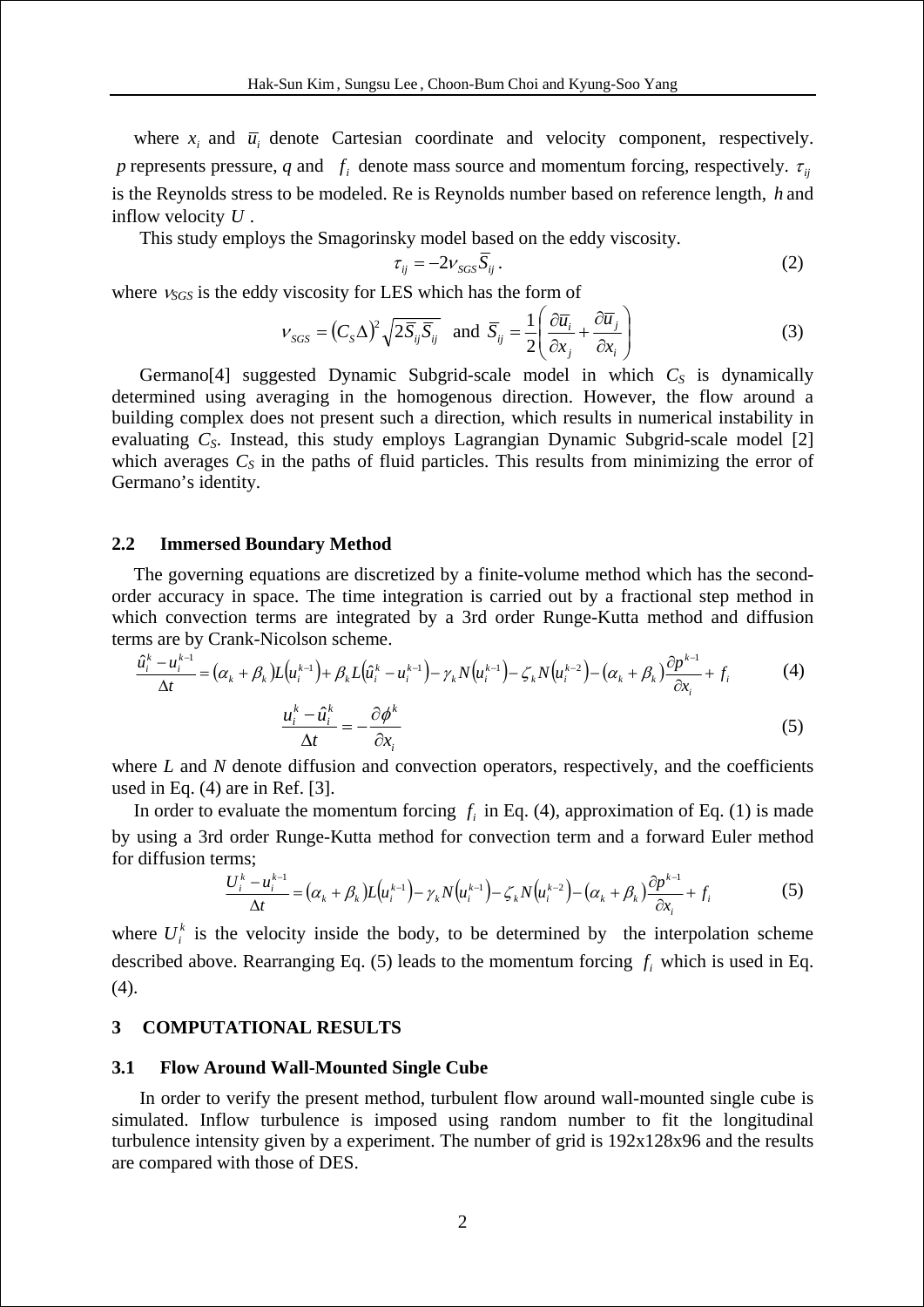Fig (1) compares the present streamlines in vertical plane with those of DES [5], which are very similar to each other. Comparisons of the mean pressure in Fig (2) show that the present results are closer to the measurements.



Fig. 1 Streamlines in the vertical center plane Fig. 2 Pressure coefficients

### **3.2 Flow Around a Building Complex**

The building complex modeled in this study was from Goettinger Strasse, Hanover, Germany [6] shown in Fig (3). The domain is 1320m, 1640m and 300m in x,y and z direction, respectively, along which 160x160x48 grid is used. Among 31 buildings, a building of 30m high is the tallest.



Fig. 1 Computational domain Fig. 2 Instantaneous and Averaged Velocity Field

Fig (2) shows the instantaneous velocity field and the averaged magnitude of velocity at the height of pedestrian. The present computations well simulate the horseshoe vortex formed in front of the windward walls as well as the increase wind velocity through urban canyons. Fig (3) shows RMS of fluctuating pressure at the height of pedestrian which may be of importance to the safety of pedestrians as well as the generation of wind-borne debris. The results clearly demonstrates the possible hazard in some regions around the complex.

## **4 CONCLUSION**

A practical method to simulate the wind flow of high Re around buildings has long been pursued in the wind engineering community. Hindered by computational capacity and/or